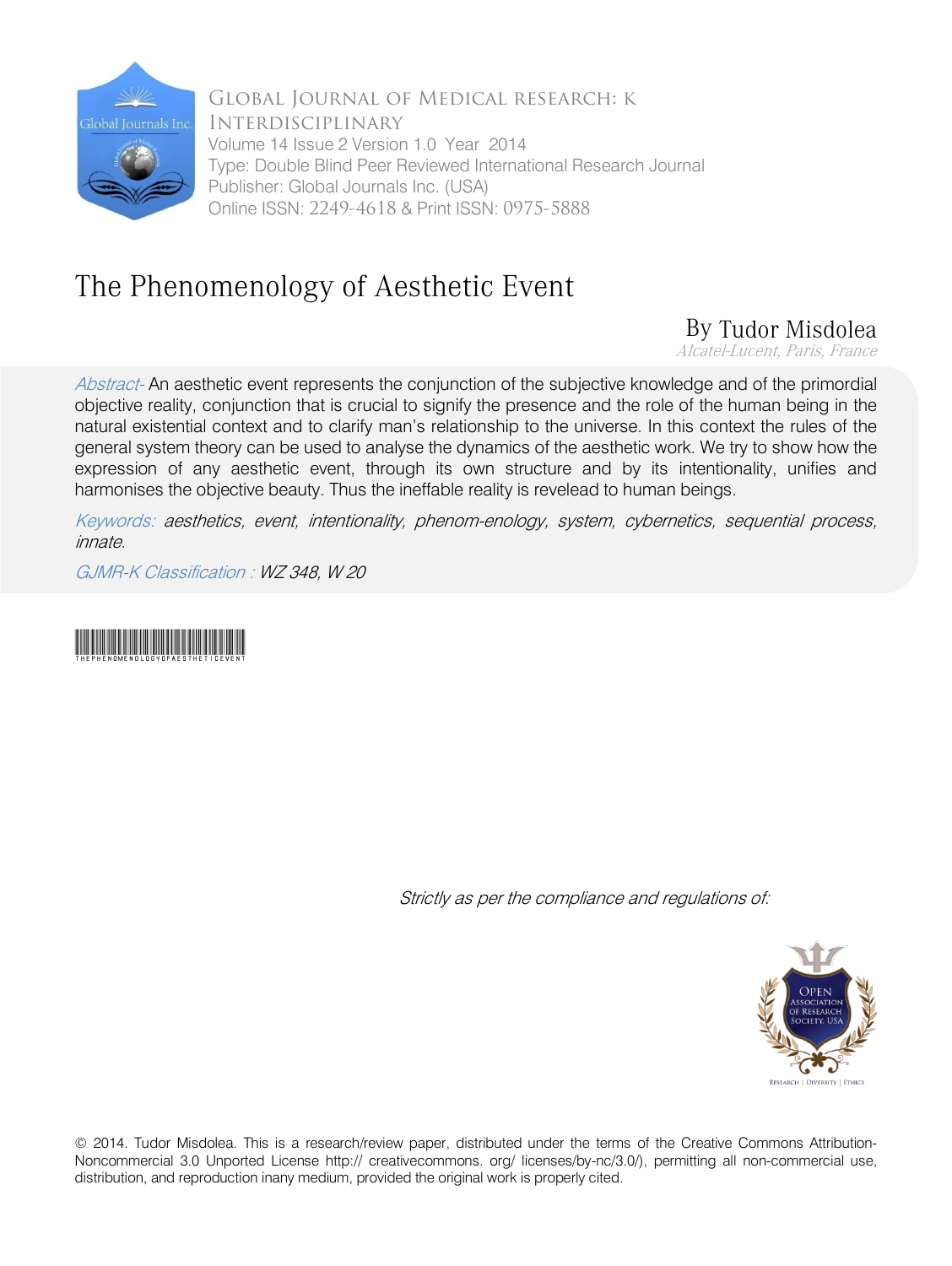# The Phenomenology of Aesthetic Event

#### Tudor Misdolea

Abstract- An aesthetic event represents the conjunction of the subjective knowledge and of the primordial objective reality, conjunction that is crucial to signify the presence and the role of the human being in the natural existential context and to clarify man's relationship to the universe. In this context the rules of the general system theory can be used to analyse the dynamics of the aesthetic work. We try to show how the expression of any aesthetic event, through its own structure and by its intentionality, unifies and harmonises the objective beauty. Thus the ineffable reality is revelead to human beings. Keywords: aesthetics, event, intentionality, phenomenology, system, cybernetics, sequential process, innate.

#### I. Introduction

n existential reality an event is an object in time. Aesthetics<sup>1</sup> can be defined as a reflection on art, culture and nature. By aesthetic event we mean an In existential reality an event is an object in time.<br>Aesthetics<sup>1</sup> can be defined as a reflection on art, culture and nature. By aesthetic event we mean an intentional work<sup>[2](#page-1-1)</sup> in search of the Beauty. In a large acceptance, Truth and Beauty can be seen as synonymous. The intentional work is a natural process that evolves in accordance with the logic and the rules of Natural Equilibrium. It is a spiritual process defined as a metaphysical phenomenon of existence. Baumgarten, the father of aesthetics, defined art as a way of "thinking in beauty". An aesthetic event is a spiritual witness of the human being's presence in the natural context of existence. The functional laws of Nature<sup>[3](#page-1-2)</sup>, the fundament of Natural Equilibrium, can be seen as an aesthetic norm[4](#page-1-3) . Any authentic artistic work, by a profound observation and imagination, expresses the vital

<span id="page-1-0"></span>Author: Alcatel-Lucent, Paris, France. e-mail: misdolea@aol.com

l

strength of Nature, nature which is present in the human mind and which determines the feeling of life. The present study is an interdisciplinary approach that tries to show the global structure of an aesthetic event and its dynamic evolution. In this way we apply the principles and the conclusions of the theory of complex systems. and the conclusions of the theory of complex systems.

#### Why a phenomenological analysis?

Phenomenology is not a doctrine but a method which helps to discover the "Being" (German "Sein") in the quality of "existence" (Dasein)<sup>[5](#page-1-4)</sup>. The transcendental vision of the phenomenology of aesthetic experience considerably enlarges the ontological dimension of the human spirit.

In Heidegger's book Being and Time (Sein und Zeit) we find his vision on the Dasein ("there being") concept. According to this point of view the human subject had to be reconceived in an altogether new way, as "being-in-world". Because this notion represented the opposite of the Cartesian "thing that thinks" (res cogitans), the idea of consciousness as representing the mind's internal awareness of its states had to be dropped. With it went the assumption that specific mental states were necessary to place in existentialism. Heidegger sought to use the concept of Dasein to uncover the primal (?) nature of "Being" (Sein), agreeing with Dilthey theory. The Dasein is always a being engaged in the world: neither a subject, nor the objective world alone, but the coherence of Being-inthe-world. Being (Sein) is always the being of an entity. Establishing this difference is the general motif running through Sein und Zeit. The Aesthetic work, as a result of intentional behavior, is specific for a man engaged in the dynamical mechanism of Nature. The human being is integrated in the World by his aesthetic product that extends the boundaries of his ontological capacity.

In this way to study the phenomenology $6$  of any practical experience, one has to start by analyzing the

<sup>&</sup>lt;sup>1</sup> "Aesthetics" is derived from the Greek αίσθάνομαι (aisthanomai, meaning "I perceive, feel, sense") and αίσθητικός (aisthetikos, meaning "aesthetic, sensitive, sentient"). The new meaning of "aesthetics" (in the German form Æsthetik, with its modern spelling Ästhetik) was defined by A. Baumgarten in 1735. 

<span id="page-1-4"></span><span id="page-1-1"></span><sup>&</sup>lt;sup>2</sup> The intentionality (from the Latin *intentio*) can be seen, in the most general sense, as the desire to know , which is engraved on our natural constitution as an original structure and which confirms our capacity to reach the transcendence by our innate, ante-predicative knowledge. Intentionality is an intrinsic feature of acts such as thinking and hoping. The phenomenology of intentionality is important in the description and classification of mental acts, such as aesthetic works. Husserl and his Gottingen students have developed a large phenomenological analysis of mental life and its products.

<span id="page-1-5"></span><span id="page-1-3"></span><span id="page-1-2"></span><sup>&</sup>lt;sup>3</sup> There are several aspects of the concept of Nature: 1. the "objective" Nature can be seen as empirical and ideal (Platonic) reality; 2. The "essential" Nature can be understood as the system of the primordial truth and essential relations; 3. The "subjective" Nature determines the perpetual relations in private life; 4. The "psychological" Nature expresses the freedom of rules and conventions, without traditional, artificial behavior.

<sup>&</sup>lt;sup>4</sup> Arthur O. Loveloy, "Nature as Aesthetic Norm", in the Great Chain of Being: a Study of the History of an Idea, Cambridge (Mass.), 1936.

<sup>&</sup>lt;sup>5</sup> Dasein is a German word which means being there or presence (German: da - there; sein - being) often translated in English by the word "existence". German philosopher Heidegger in his existentialism philosophy uses the expression Dasein to refer to the experience of being that is peculiar to human beings. Thus it is a form of being that is aware of and must confront such issues as personhood, mortality and the dilemma or paradox of living in relationship with other humans while being ultimately alone with one self.

Phenomenology (from the Greek *phainomenon*, "that which appears"; and logos "study, science") is the natural study of the structures of experience and consciousness. As a philosophical approach it was founded in the early years of the 20th century by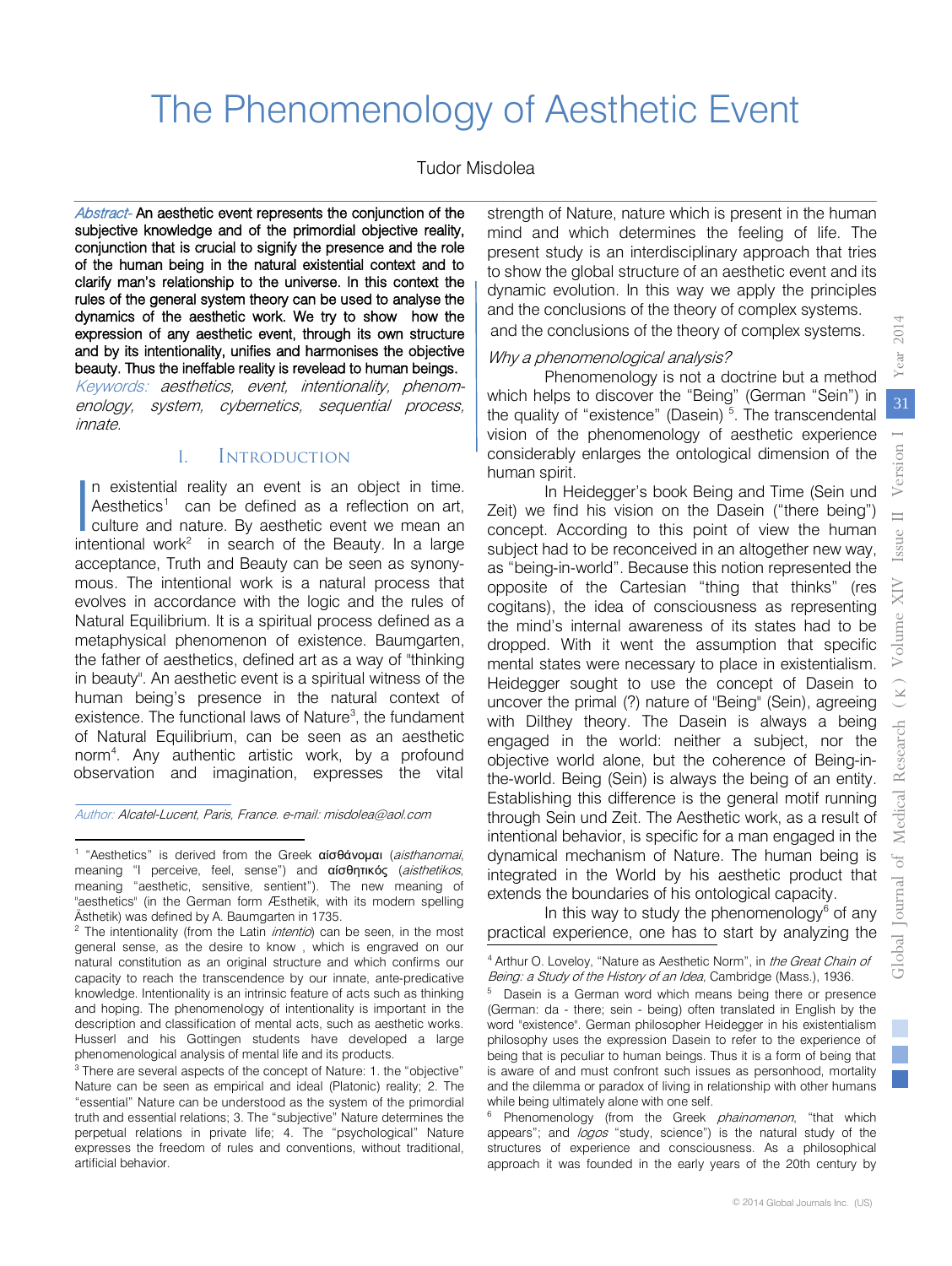genesis and the structure of the object of that experience. The phenomenological method is rooted in the notion of intentionality. Aesthetic work springs from a primordial necessity whose origins are to be found in the ante-predicative layers of human spirituality. It is a fundamental basis of existence. It is a perennial source of life. Through aesthetic expression, man goes from the world of essences to the existential world. He discovers the mystery of the context "space-time" in which he lives, the mystery of existence, and ultimately the mystery of "The One". In this sense we can speak about reality as a potential description of a singularity waiting to be revealed in the sensible world<sup>[7](#page-2-0)</sup>.

The phenomenological study of the aesthetic experience leads to finding reliable answers to questions that concern the essence and the evolution of the aesthetic concept in the natural space where it manifests itself. An aesthetic work results from the symbiosis of two essential elements: the initial idea and the act of reflection.

The initial idea, as a result of the dynamics of consciousness' pre-reflexive activities, represents the starting point from which aesthetic discourse gets configured and structured. For Schoenberg<sup>[8](#page-2-0)</sup> "the musical idea" was the most important element in a piece of music.

The second essential element, the act of reflection, has to be understood in its most general sense as the process through which all the conscious forms of human inner life are activated; this process supports dynamically any voluntary manifestation of man. The act of reflection arises, in an immanent way, as the motor of the initial potentialities which were "homologated at the world's birth" (after Mircea Eliade's expression)<sup>[9](#page-2-0)</sup>.

The deep rhythm which is the fundament of the universal context "space-time" (Messiaen<sup>[10](#page-2-0)</sup> asserts that "the world's substance is the polyrhythm") shapes the immanent relationship between the musical idea and the act of reflection. Through aesthetic expression, man goes beyond the essences of the world so that he can

define his own presence in the existential universe. He creates a new context, which we call "real-symbolic", specific to his own spiritual manifestations, which evolves simultaneously with the universal context "space-time" governed by natural phenomenology<sup>11</sup>. The authentic aesthetic work, as the inexorable product of aesthetic experience, arises as a symbol of primordial truth's immanence, as a symbol of sacredness understood in the sense of an absolute and immutable value. Thus the reason for a work of aesthetic existence is to put in evidence, in the sensible world, the extraordinary beauty of the functional interdependence between Nature and Spirit. This relation is defined by a perpetual movement of "entry in oneself" to "exit out of oneself", movement which generates the aesthetic existence of the human being.

## II. The Global Vision of the Aesthetic **EVENT**

In its essence, aesthetics is the art of movement. It is implicated in the transcendental movement of the conscience. It represents an intentional object as much as the transcendental intention is the way of being of the conscience. The aesthetic work is not a harmonization, it is the source of harmony, it is a fundamental existential principle. By the aesthetic phenomenon, man transcends his condition of a sensible being in order to obtain the understanding of the world of essences, the world of the truth. The present study, by its approach of the aesthetic event, tries to highlight the a priori potentialities that are offered by aesthetics to the human being in his existential search. For Friedrich Schiller aesthetic appreciation of beauty is the most perfect reconciliation of the sensual and rational parts of human nature. Modern approaches of aesthetics mostly come from the fields of cognitive psychology and neurosciences.

An aesthetic work can be considered as a global intentional process. Within this process a mental act creates a relationship between an intentional act and real happenings in the "space-time" world. All the happenings of the "space-time" universe determine the general context of aesthetic phenomena. In a broad sense it is a matter of a natural or artificial (human-made) system<sup>[12](#page-2-1)</sup> in which the components form a

<span id="page-2-0"></span>then spread to France, the United States, and elsewhere. **.** Edmund Husserl and was later expanded upon by a circle of his followers at the Universities of Göttingen and Munich in Germany. It

 $\frac{7}{1}$  The French sculptor Brancusi said: "when I work I put in the light the forms hidden into the stone".

<span id="page-2-1"></span><sup>&</sup>lt;sup>8</sup> Arnold Schoenberg, an Austrian composer and painter associated with the expressionist movement in German poetry and art was one of the leaders of the Second Viennese School. In the 1920s, he developed the twelve-tone technique, an influential compositional method of manipulating an ordered series of all twelve notes in the chromatic scale.

<sup>&</sup>lt;sup>9</sup> M. Eliade, *the Sacred and the Profane*, New York, Harcourt Brace, 1959. He was a known philosopher of the religions.<br><sup>10</sup> Olivier Messiaen was a French composer, one of the major

composers of the 20th century. His music is rhythmically complex as he was interested in rhythms from ancient Greece and from Hindu sources.

<sup>&</sup>lt;sup>11</sup> In 1967 Gordon Epperson, in his study *The Musical Symbol, a Study* of the Philosophic Theory of Music, brought into relief the importance of the symbol in musical events.

<sup>12</sup> The term "system" comes from the Latin word syst*ē*ma, in turn from Greek σύστημα, syst*ē*ma, that signifies a whole compounded of several parts or members. One system can be formed by two types of functional structures: somatic and constituent. The somatic structure can be understood as a sum of independent elements, whose general characteristics are obtained by the sum of characteristics of each independent component. In the constituent structure there are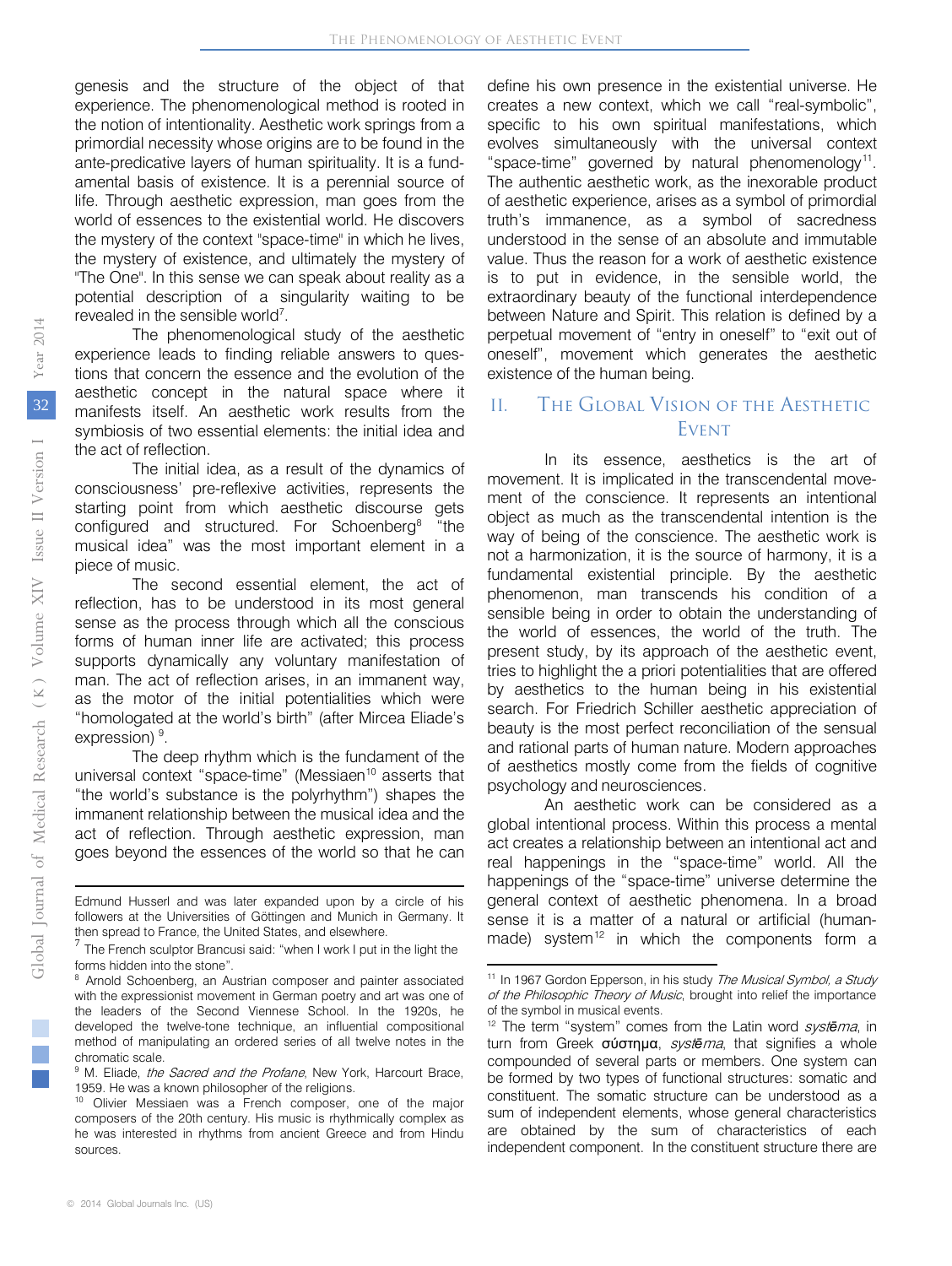coherent transcendental entity. The structure of the global system is constituted by several interdependent sub-systems. Each sub-system has its own structure and its own way to reach its own aim, but their interdependent working follows the way of the global aim. The working and the evolution of this system is determined by the state parameters  $(f_{e1}, f_{e2}, f_{e3}, \ldots, f_{en})$  of the external existential context and the state parameters  $(f_{i1}, f_{i2}, f_{i3}, \ldots, f_{in})$  that characterize the internal dynamic of the aesthetic process (Fig. 1).



Fig. 1 : Schematic model of an aesthetic process

**.** 

specific functional relations between the constituent elements; to understand this type of structure one has to know the identity and the nature of the constituent components as well as their functional interrelations.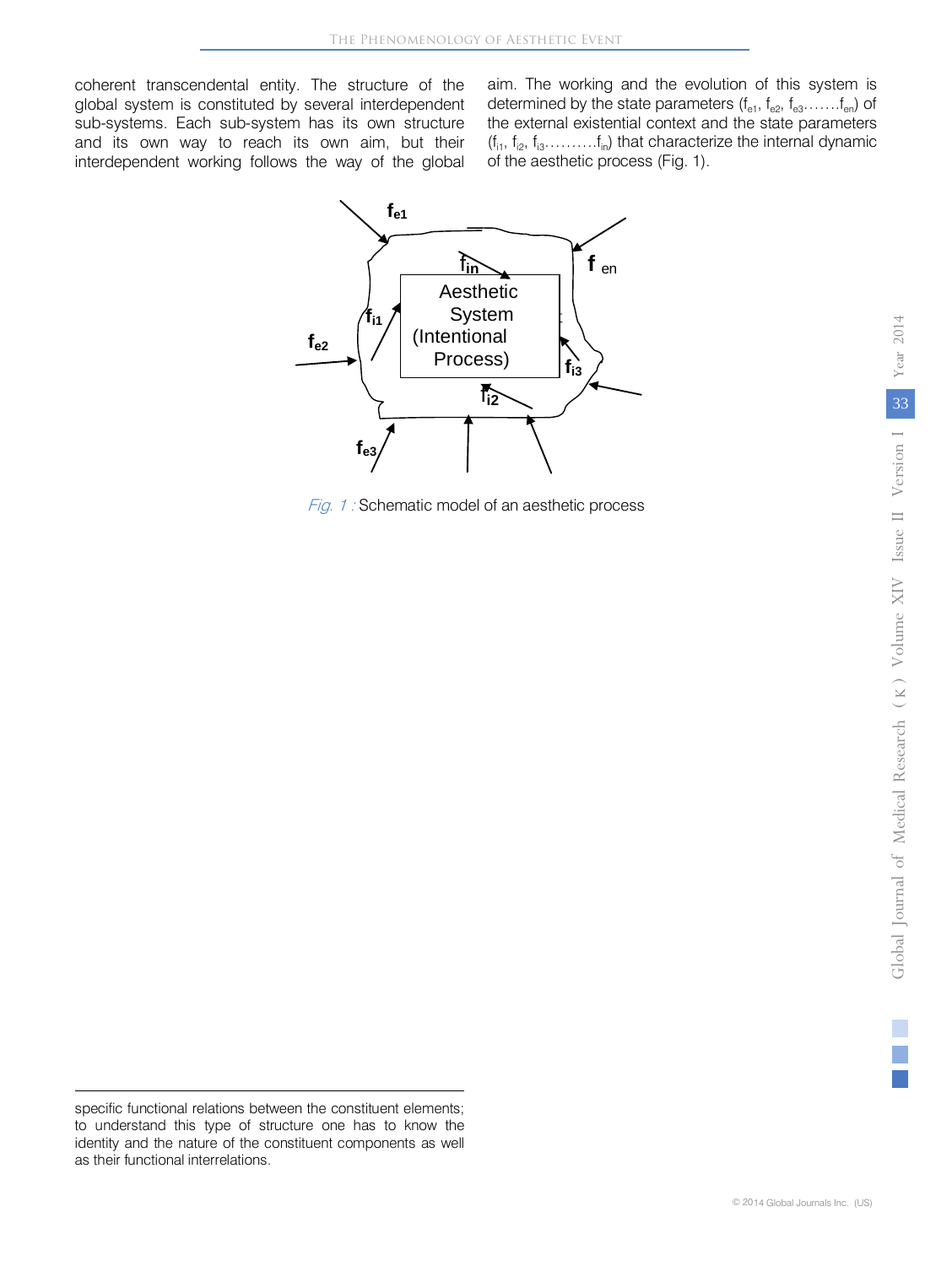The influence of these parameters can have a random, chaotic behavior or can follow deterministic laws. Their actions on the process follow the specific rules of dependence which determine the relations between the components of the global system.

According to A. Koestler<sup>13</sup>, the general principle of such psychological system is the principle of hierarchical structure. He develops a coherent way of organizing knowledge and nature all together. Everything we can think of is composed by an Holon (simultaneously both part and whole). Each Holon is always a constituent of a larger one and yet also contains other Holons that are constituents of a lower level system within. Every Holon is like a two-faced "Janus", the Roman God: one side (the whole) looks down (or inward); the other side (the part) looks up (or outward). Each whole is a part of something greater, and each part is in same time an organizing whole of the elements that constitute it.

The concept of hierarchical structure on several levels closely connected with the theory of complex systems as it was developed by Ludwig von Bertalanffy<sup>14</sup>. The Koestler's ide[as](#page-4-0) put together one of the first broad based arguments for incorporating the theory of complex systems into the philosophy of science and epistemology. The Bertalanffy's General System Theory and the Koestler's Holon theory are an interdisciplinary practice that describes systems by the interacting components, applicable to biology, cybernetics, socio-logy, art and other fields. Bertalanffy's opinion is that the classical laws of thermodynamics applied to closed systems but not necessarily to "open systems" such as a spiritual processes or living things. We can now try to apply the information theory and the principles of cybernetics to our object of study, the phenomenology of aesthetic experience. The term "Cybernetic" was introduced in 1948 by Norbert Wiener in his fundamental work Cybernetics or control and Communication in the Animal and the Machine15.

Cybernetics is a phenomenological approach to the structure of information and its function in the interactive systems. It is the general science of the regulation and communication in the natural and artificial systems. Cybernetics is a means of knowledge to study the information in the physical context which in Wiener's vision is a measure of organization just as the entropy is a measure of disorder. The concept of interaction is founded on the feedback notion. A process that has a desired aim compares anytime the Output parameter with the desired aim through the feedback action. If the result of the compari[so](#page-4-1)n is not significant the process is stable in desired state, if not the process is in transitive state and the sequences of comparison continue.

The schematic model of any process with feedback action is represented below (Fig. 2):



Fig. 2 : Feedback model

 $\overline{a}$ 

<span id="page-4-1"></span><span id="page-4-0"></span><sup>13</sup> A. Koestler, Janus: A Summing Up, 1978.

<sup>&</sup>lt;sup>14</sup> L. von Bertalanffy, *General System theory: Foundations*, Development, Applications, New York, 1978. Today Bertalanffy is considered to be a founder and one of the principal authors of the interdisciplinary school of thought known as general systems theory.

<sup>©</sup> 2014 Global Journals Inc. (US)

<sup>&</sup>lt;sup>15</sup> N. Wiener, Cybernetics or Control and Communication in the Animal and the Machine, New York, 1948. Wiener is considered the originator of cybernetics, a formalization of the notion of feedback, with implications for engineering, systems control, computer science, biology, philosophy, and the organization of society.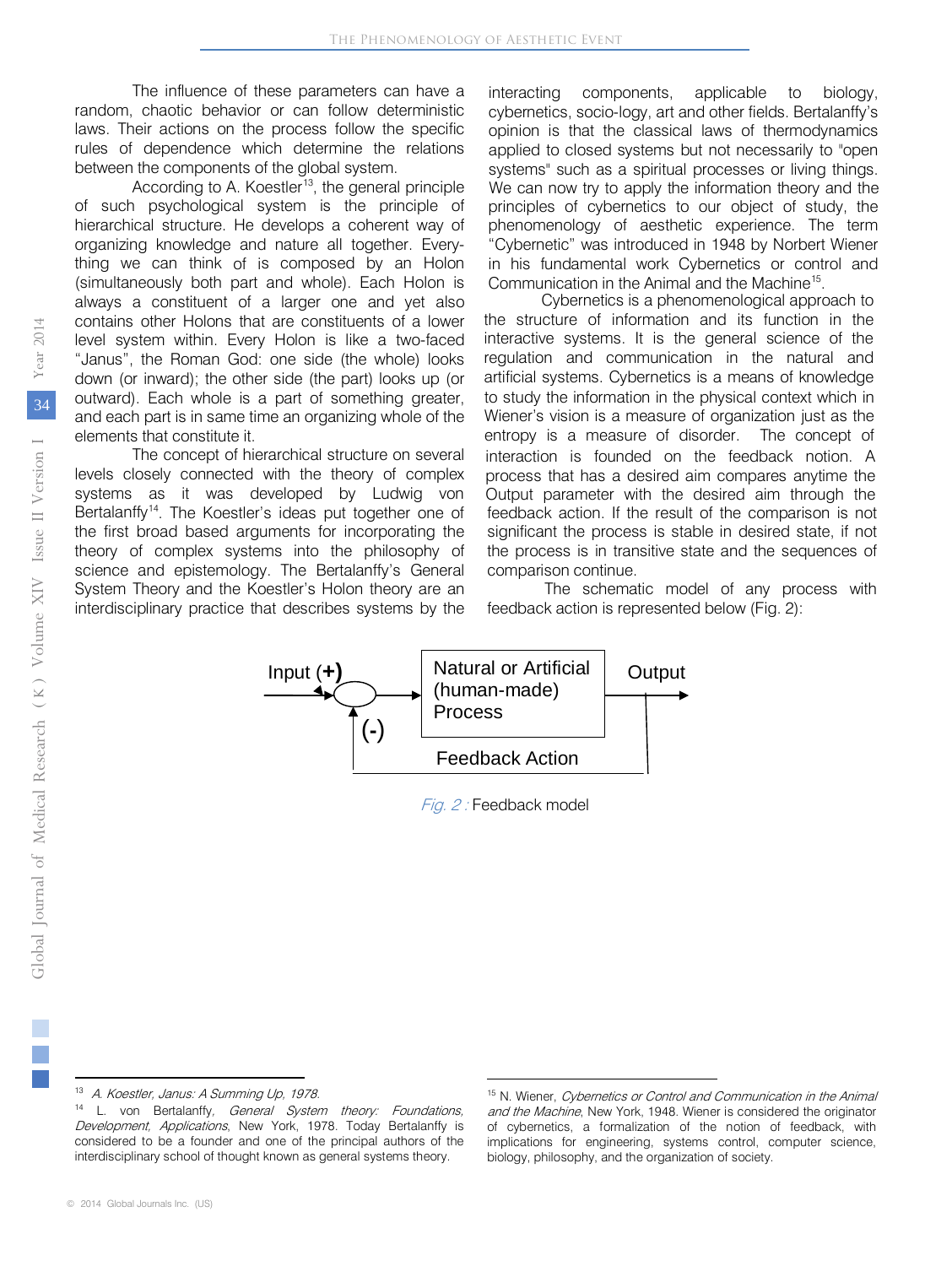$\overline{\phantom{a}}$ 

## III. Aesthetic Work as a Sequential **PROCESS**

One of the fundamental problems in the knowledge of the aesthetic process as a system is to establish the identity of the process which characterizes the engendering and evolution of its events. We can globally represent an aesthetic work as a sum of interactive elements that define a dynamic phenomenon of the human spiritual activity. If we represent the aesthetic phenomenon as a spiritual transformation point, its identification supposes the cognition of the relation  $Y = F(X, R, P)$  (Fig. 3).

If we note, in the model of the aesthetic phenomenon, by the vector "X" the entry context, by the vector "Y" the exit context, by the vector "P" the external perturbation, and by vector "R" the final goal of the process (which is in the mind of the creator of aesthetic event), then the function "F" is the transfer function that identifies the transformation of the "X" towards the "Y". The structure of the vectors X, Y, P, and R, is determined by the state parameters  $(f_{e1}, f_{e2}, f_{e3}, \ldots, f_{en})$ ,  $(f_{11}, f_{12}, f_{13})$  $f_{i3}$ …….. $f_{i0}$ ) as seen above (fig. 1).



Fig.  $3$  : Model of the aesthetic phenomenon

The values of the state parameters reflect, also, the natural and existential context of the aesthetical events. In the process of artistic creation, the aesthetic reality has three aspects: present of the past since there is a conscience and a memory, present of the present by attention and, finally, present of the future since the conscience is in the state of expectation. This triple aspect of time determines the natural and existential context of the aesthetical events defined by the parameters  $(f_{e1}, f_{e2}, f_{e3}, \ldots, f_{en})$ , and  $(f_{i1}, f_{i2}, f_{i3}, \ldots, f_{in})$ .

<span id="page-5-0"></span>It is matter of a process that evolves from an unstable state to a stable state that is defined by the final aim or reference ("R"). By reference "R" we understand here the ideal author's vision on the final of the artistic product. The reference "R" is the result of an intentional process that is present in the mind of the author as an innate property. Jacque Monod<sup>16</sup> (Nobel prize in Physiology and Medicine - 1965) wrote that the intentionality as a human tendency to know is acquired through experience according to an innate program which follows a certain pre-established pattern defined by the species' genetic patrimony. It is a transcriptional regulation system. He believes this understanding will enable the mankind to eliminate the dualism of the brain and the mind.

This new understanding will also enable us to understand that "to give up the illusion that sees in the soul an immaterial "substance" is not to deny its existence, but on the contrary to begin to recognize the complexity, the richness, the unfathomable profundity of the genetic and cultural heritage and of the personal experience, conscious or otherwise, which together constitute this being of ours".

A correct and complete structure for the vectors  $X(x', x'', x'''....)$ ,  $Y(y', y'', y'''...)$ ,  $P(p', p'', p'''...)$  and  $R(r',$ r'', r''''…) offers a further chance for the F(f', f'', f'''…) to really represent the identity of the process, that is to say the knowledge of it. The evolution of the aesthetic process is determined by a feedback mechanism that allows realizing a synthesis between the functions and the significance of the vectors X, Y, R and P. In this sense the initial idea, as a result of the consciousness' pre-reflexive activities, represents the starting point of the aesthetical process and determines the structure and the configuration of the elements  $X(x', x'', x'''...)$  and the elements  $R(r', r'', r''', \ldots)$ .

The evolution of the process is determined by the act of reflection, the second essential element necessary for the generation of an aesthetic event. This global process generates the aesthetic expression and is in fact the aesthetic existence of man. The aesthetic IS III identified accompanies faithfully the smallest osc[illa](#page-5-0)tions of  $\ge$  work accompanies faithfully the smallest oscillations of  $\ge$ the hidden order in the world and thus the phenomenological vision of aesthetic event greatly expands the<br>ontological dimension of the human spirit. By then, man ontological dimension of the human spirit. By then, man understands better his rationale existence and, ultimo-<br>ately, his own human nature. The core mission of artistic<br>effort is to reveal the nature of things, to highlig understands better his rationale existence and, ultimoately, his own human nature. The core mission of artistic effort is to reveal the nature of things, to highlight the intrinsic reality, the real immutable and timeless, and the absolute. Plato's beauty is a timeless essence, an Idea, but for Aristotle, on the contrary, beauty lies in the objective, that is to say in the internal order that governs the creation of something or someone alive. The correctness of proportion equally aims at the sensible and at the reason.

<sup>&</sup>lt;sup>16</sup> J. Monod, Le Hasard et la nécessité: essai sur la philosophie naturelle de la biologie moderne, Paris, 1970. The author believes that we contain an inborn genetic need to search out the meaning of existence and that is responsible for the creation of myths, religion, and philosophy. He implies that this genetic component accounts for religion being the base of social structure and the reoccurrence of the same essential form in myths, religion, and philosophy. The book's title was inspired by a line attributed to Democritus, "Everything existing in the universe is the fruit of chance and necessity."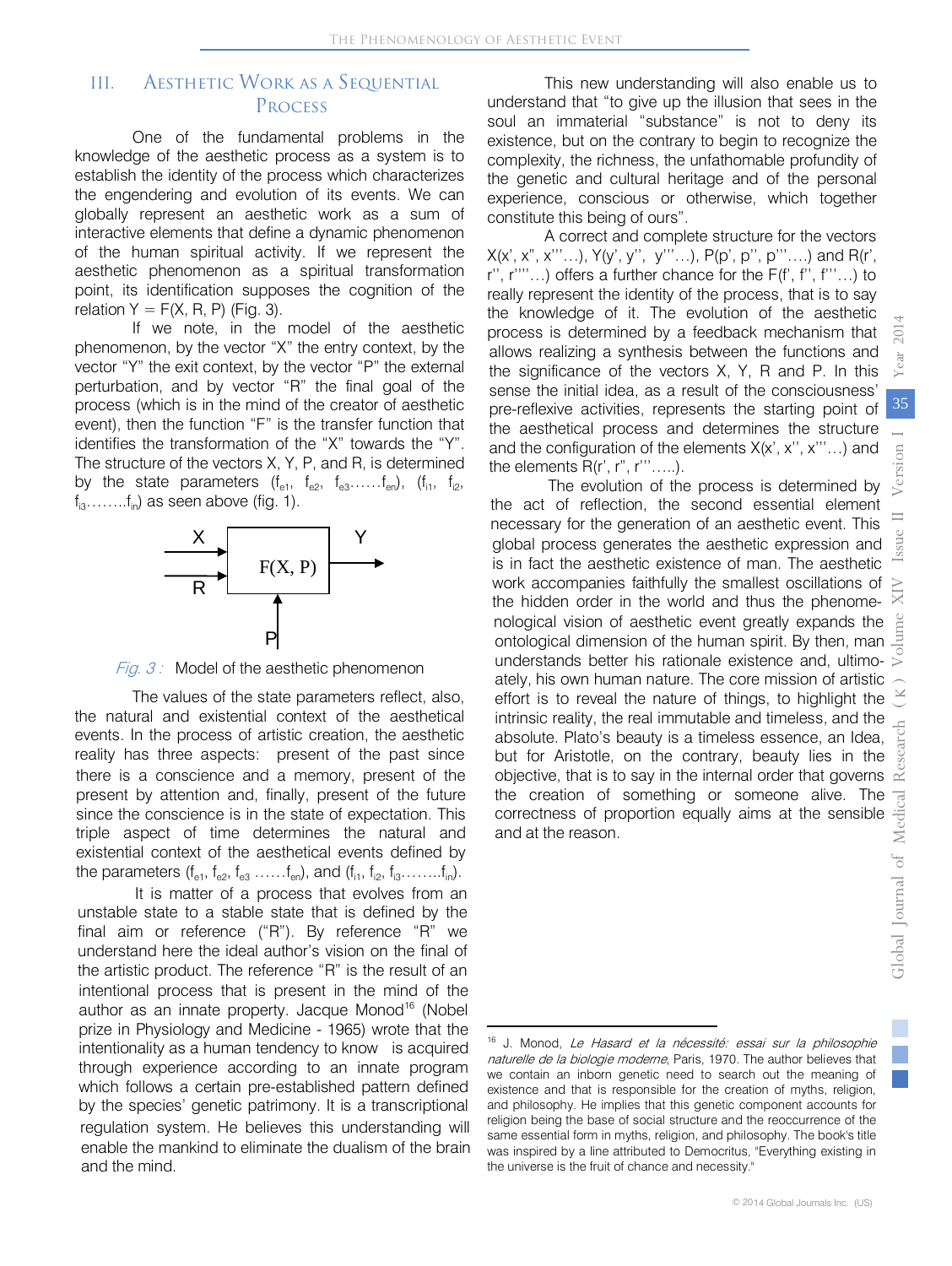Because of its complexity, its continuous and deep transformations, and its dialectical features, the aesthetic work can be seen as a living structure telling truth, as a powerful and scalable system in the mind of a clearly defined end<sup>17</sup>.

That purpose is an internal necessity within the spirit, a necessity which has the force of the innate. We can consider the entire aesthetic work as a global dynamic category in which forces of attraction and rejection are growing as well as in the natural dynamic processes. The aesthetic discourse is indeed a scalable system with a strong feedback mechanism that allows itself to correct errors of expression and analysis on the way to the desired final expression. All this process is a sequential process within which the vectors X and Y evolve step by step under the influence of the vector P and the feedback action vector FB (Fig. 4).



Fig. 4 : Theoretical model of an aesthetic discourse

The mechanism of feedback, as a spiritual retroactive mecha[ni](#page-6-0)sm is the result of the symbiosis between two psychological elements: the spiral of intuition and that of reason. This harmony is always present in the mind of the artist. The sequential process creates each movement as a result of the movement that precedes it. Each step is validated by a decisional comparison between the two vectors: vector X\* (composed of the entry vector X and reference vector R) and feedback action vector FB. The reference vector R is a result of an intentional process which takes place in the mind of the aesthetical event's author<sup>18</sup> and describes the intention of the author, his global vision of the original idea. This comparison determines the global structure of the entry in the sequential process. The iteration ends when the aesthetic work arrives at the qualities required by the context « idea-form », by the natural logic of Equilibrium and Beauty, by the ideal intentionality.

<span id="page-6-1"></span>Normally, the natural evolution of this system determines the convergence of intermediate steps towards a stable form, permanent and unique, a unit of perception. The dynamics of the aesthetical work as a system introduces time in the sensitive reality, because it directs the creative pulse of the mind in a manner entirely consistent with the time of nature<sup>19</sup>. Here we find Aristotle's conception of time, which states that "the before and after are in change, and time is these in so far as they are countable". <sup>20</sup>

This conception is the fundament of his use of the word idea (*ι*δεα), as:

- the shape of perception of elementary things of the sensible world, perception which is directed to an intentional object,
- the product of the abstraction proc[es](#page-6-1)s that offers an account of the content of mental states in order to guarantee a correspondance between the content of one's mental state and the objects from which it arises.

The spirit by its aesthetic work modifies the "real-symbol" context which, following the natural rules, in its turn modifies the spirit within a sequential process. In its essence an aesthetic event is the expression of the movement. It is implicated in the transcendental movement of the conscience. It represents an intentional object as much as the transcendental intention is the way of being of the conscience. Bergson in his work Essay on the Immediate of Consciousness considers this way as the intimate experienc[e](#page-6-1) of time. The aesthetic work is the final product of the transcendental movement of conscience. Bergson has compared the temporary unity of consci[en](#page-6-1)ce with a musical structure where each pitch is depending on the previous pitch and determines, in its turn, the future pitch. The result is that the real-life (factual experience) becomes an intimate interior melody, the source of the aesthetic  $event<sup>21</sup>$ .

### IV. Mathematical Approach of Temporal Evolution of The AESTHETIC PROCESS

Now let us suppose a system where the constituent elements " $p_i$ " are bound by the relations " $R_i$ ", forming a couple ( $p_i$ ,  $R_i$ ) and an another couple with the same elements "p<sub>i</sub>" but other relations "R<sub>i</sub>", (p<sub>i</sub>, R<sub>i</sub>). If the behavior of the couple  $(p_i, R_i)$  is different from that of

 $\overline{\phantom{a}}$ 

 $\overline{a}$ 

<span id="page-6-0"></span><sup>&</sup>lt;sup>17</sup> P. Eykhoff, System Identification, John Wiley Sons, London-New York, 1982.

<sup>&</sup>lt;sup>18</sup> P. Jacob, What Minds Can Do? Intentionality in a Non-Intentional World, Cambridge University Press, Cambridge, 1996.

<sup>&</sup>lt;sup>19</sup> According to Plato, things exist only if their nature is necessary and intelligible. The physical being does not really exist because it does not remain identical in two succesive moments. To eliminate this ambiguity, Plato has developed the *Idea* concept. He defines Idea as the eternal essence and unitary intelligible of the sensible things which are temporary accidents. On this concept of *Idea*, he has built an existential system in which the ideas are essential descriptive principles. This is the platonian's essence of the reality.

<sup>&</sup>lt;sup>20</sup> Aristotle, Physics, IV, 223 a 28.

<sup>&</sup>lt;sup>21</sup> S. Gallagher, How the Body shapes the Mind, Oxford University Press, 2005.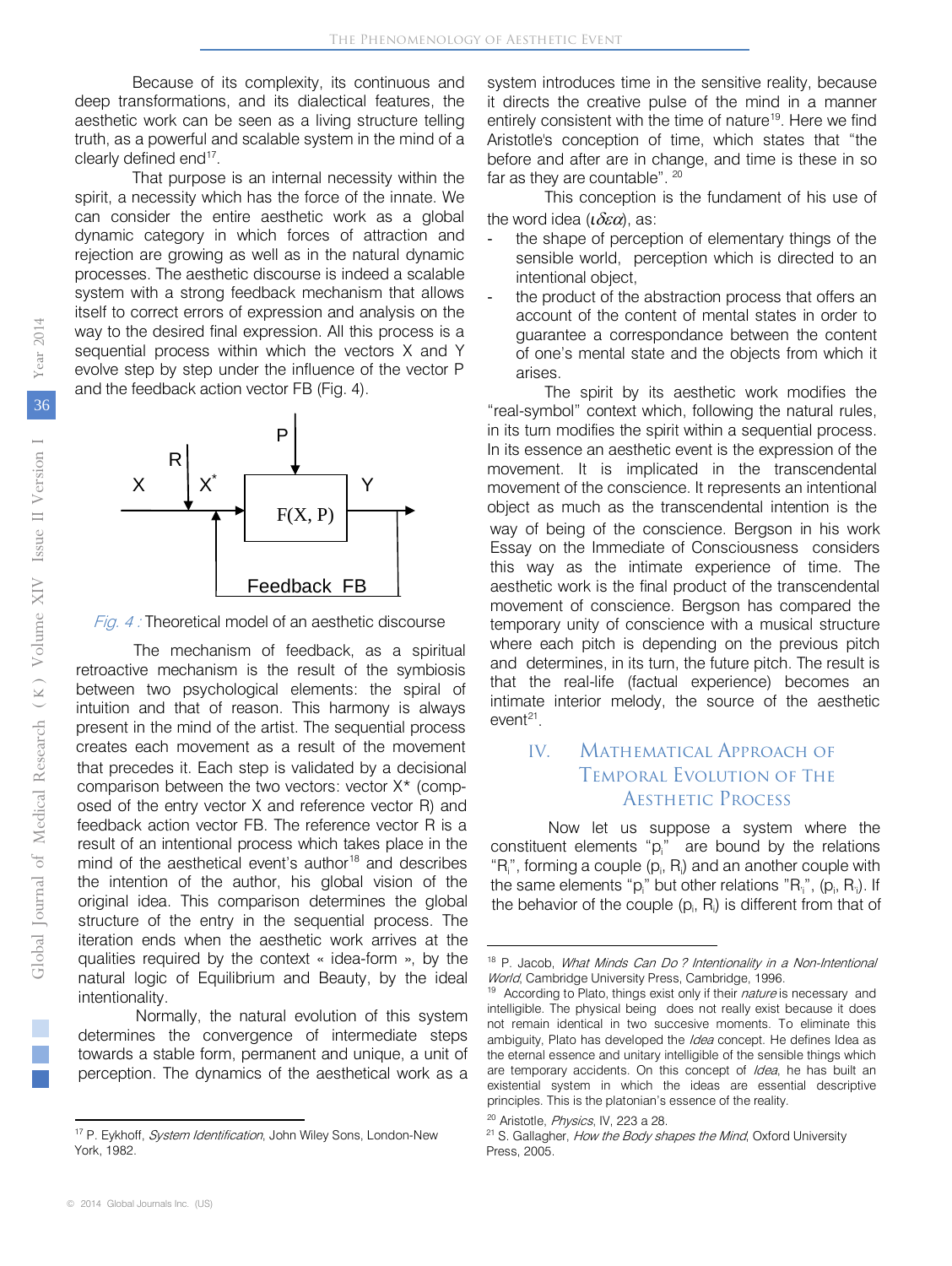the couple  $(p_i, R_i)$ , the components of the system are in interaction, otherwise these components operate independently. According to its state, a process can be stable, unstable, in evolution, or explosive. It is stable if in a presence of an external perturbation the system remains in equilibrium i.e. unchanged. It is unstable if the system loses its equilibrium. The system evolves if adaptation is possible; on the contrary case it is

explosive. An aesthetic process, according to the evolution of the character of the state parameters  $(f_{e1}, f_{e2}, f_{e3})$  $f_{e3}$ …… $f_{en}$ ),  $(f_{i1}, f_{i2}, f_{i3}$ ……… $f_{in}$ ) can be in one of the states enumerated above. The system, under the action of external perturbation "P", changes its state from the state "S1" to the state "S2" which can be reached either quickly or after a significant delay "T" (Fig. 5).



Fig. 5 : Theoretical model of change from state S1 to state S2

The speed of the passage from the state S1 to the state S2 depends of the nature and of the source of the transformations within the intentional aesthetic

process (fig.6). In the case a) the time of this passage is virtually zero, but in the case b) this time has a significant value.



Fig.  $6$ : The diagram of the passage from the state S1 to the state S2

The temporal evolution of the aesthetic process from the state S1 to the state S2 can be described by a set of simultaneous differential equations. If we suppose that "Q";  $(i = 1, 2, 3, \ldots, n)$  is a measure of the element pi , the evolution of process is described by a mathematical model where the functions  $\phi$ 1,  $\phi$ 2, φ3…..……φn describe the dependence relations between the measures  $Q_1, Q_2, \ldots, Q_n$ . Thus we can write the set of differential equations:





In the interactive system the variation of one of the measures "Q"<sub>i</sub> depends on all others "Q"<sub>i</sub>. The set of equations written above is the simplest mathematical model, but if we want to take into consideration the spatial and temporal conditions, the set of equations will be a set of partial derivative equations. Finally, for a integral-differential equations. Even so, with the set of equations above described, one can find the stationary states of the process. To find the stationary state it must cancel the derivative values "dQi/dt", in other words φ1  $=$   $\phi$ 2 = .... =  $\phi$ n = 0. We obtain a set of classical equations with the roots  $Q_1^*$ ,  $Q_2^*$ ...........Qn\* that are more precision the set of equations becomes a set of